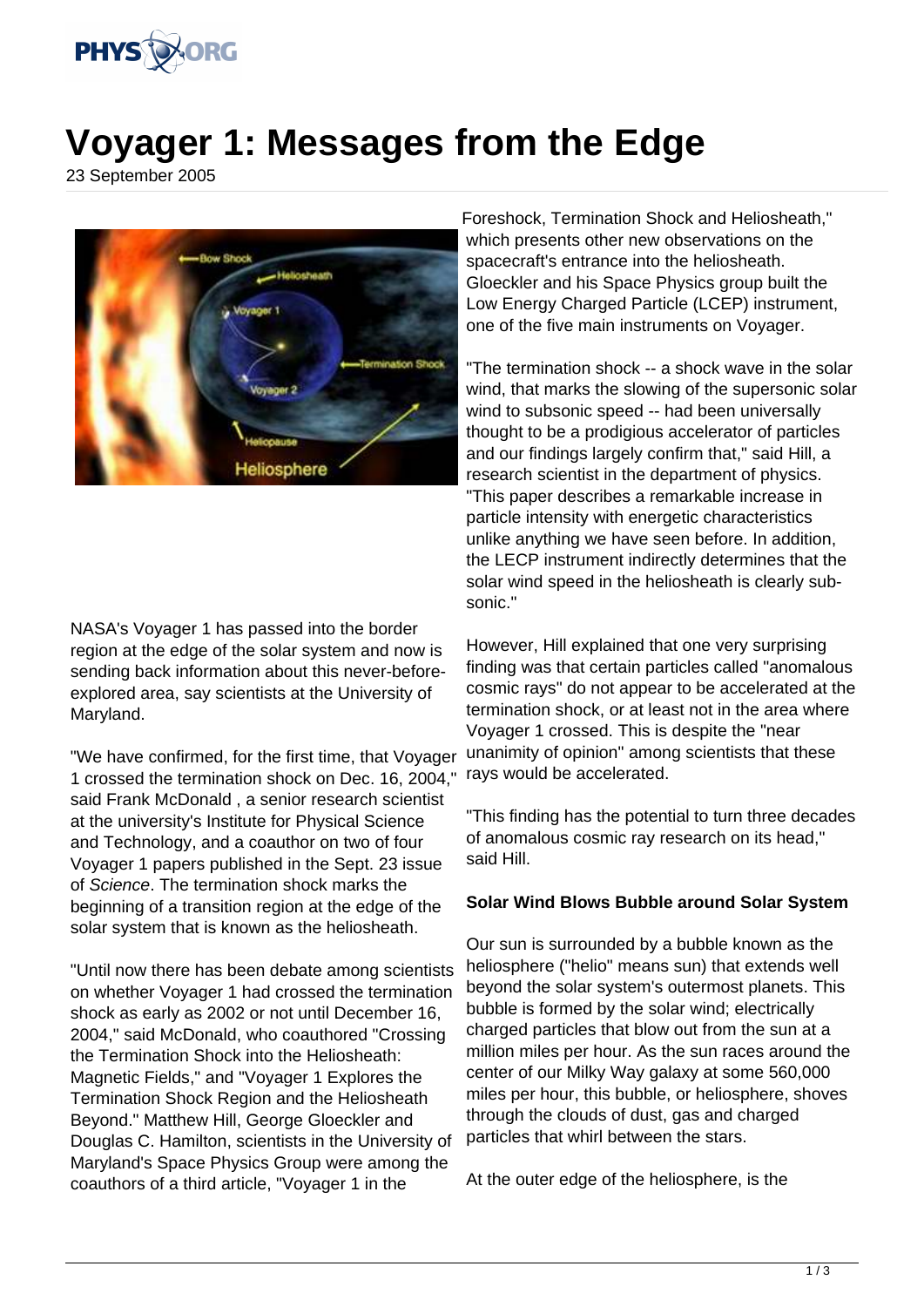

heliosheath, a transition or border region where the The Voyagers each carry a message to any solar wind is directly influenced by the pressure of the interstellar clouds through which our solar system travels. Uncertainly about when Voyager 1 entered the heliosheath, stems from the fact that the exact location and size of this transition region are not static, but change based on the relative pressures of the solar wind and the opposing interstellar clouds.

The beginning of the heliosheath region is marked by the termination shock, the point at which the solar wind abruptly slows. The termination shock gets its name from the shockwave produced by the Anomalous and Magnetospheric Particle Explorer slowing of the solar wind. This shockwave is similar (SAMPEX), WIND, the Solar and Heliospheric to the sonic boom that occurs on Earth when an airplane crosses the subsonic-supersonic barrier. The outermost edge of the heliosheath is the heliopause, which marks the end of our solar system. At the heliopause, the force or pressure of solar wind is stopped, balanced by that of the pressure from the interstellar clouds.

## **Beyond the Solar System**

Voyager 1 and its twin spacecraft Voyager 2 are now part of a NASA Interstellar Mission to explore the outermost edge of the sun's domain and beyond. Both Voyagers are capable of returning scientific data from a full range of instruments, with adequate electrical power and attitude control propellant to keep operating until 2020. Maryland's McDonald, who has worked on the voyager missions from the beginning, said Voyager 1 should reach the heliopause, or end of the solar system in the next eight to ten years. "When we started none of us thought of this mission lasting this long. Now it has gone 28 years, and there is no reason it can't go on for many more."

When the Voyagers were launched in 1977, their mission was to explore the giant planets Jupiter and Saturn. However, after completing their initial assignments, the pair just kept going and going. Voyager 2 went on to explore Uranus and Neptune, the only spacecraft to have visited these outer planets. It now follows its twin and could cross the termination shock and enter the heliosheath by 2008."

extraterrestrials they might encounter. Each messages is carried by a phonograph record - a 12-inch gold-plated copper disk containing sounds and images selected to portray the diversity of life and culture on Earth.

Experiments built by the University of Maryland space physics group are currently operating on 13 spacecraft, including the two Voyager spacecraft. Other missions carrying the group's sensors include Cassini, the Ulysses probe to the solar poles and near-Earth missions such as Geotail, the Solar Observatory (SOHO), and the Advanced Composition Explorer (ACE).

Source: University of Maryland